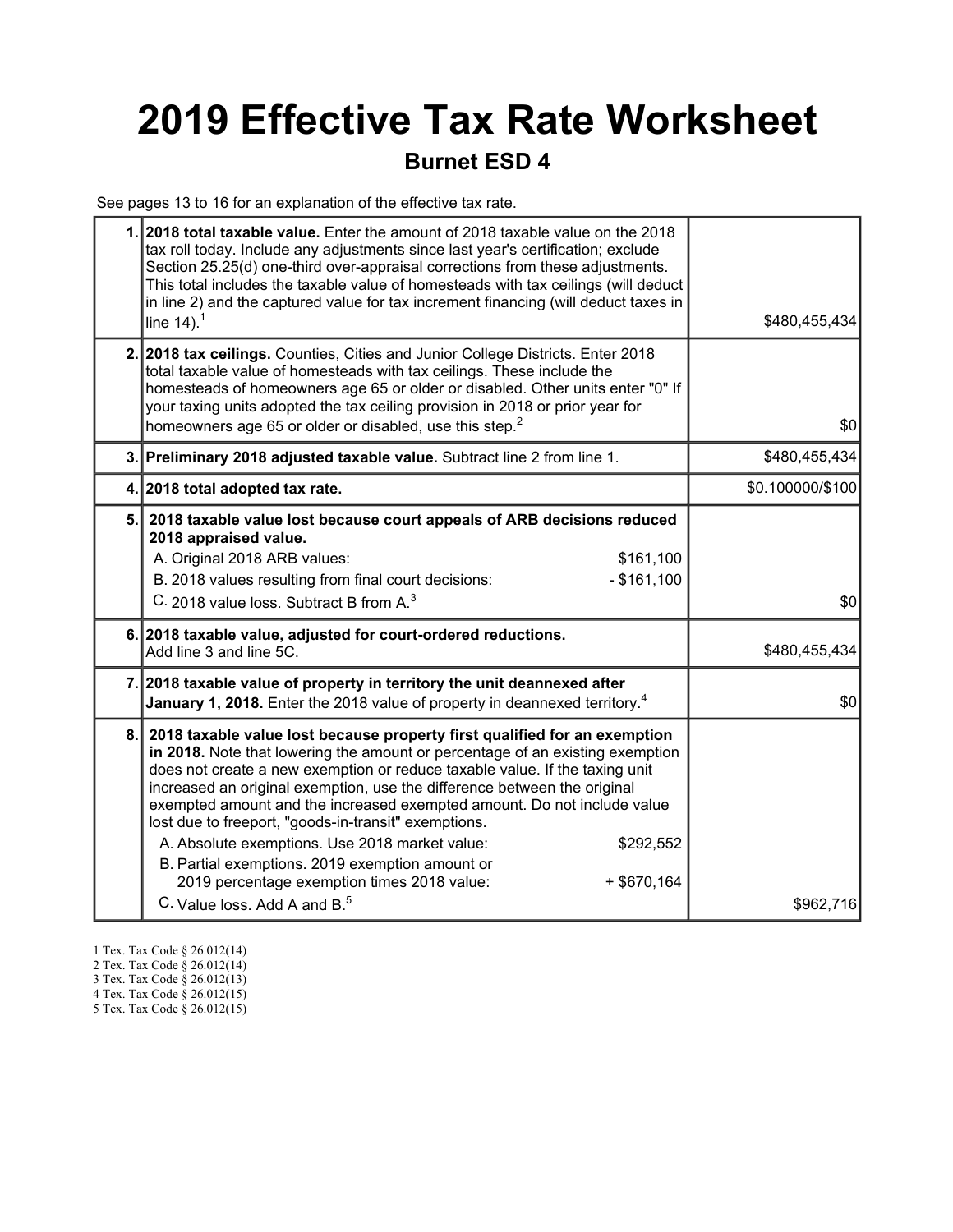### 2019 Effective Tax Rate Worksheet (continued) Burnet ESD 4

| 9. 2018 taxable value lost because property first qualified for agricultural<br>appraisal (1-d or 1-d-1), timber appraisal, recreational/scenic appraisal or<br>public access airport special appraisal in 2019. Use only those properties<br>that first qualified in 2019; do not use properties that qualified in 2018.<br>A. 2018 market value:<br>\$752,827<br>B. 2019 productivity or special appraised value:<br>$-$ \$8,839<br>C. Value loss, Subtract B from A. <sup>6</sup> | \$743,988     |
|--------------------------------------------------------------------------------------------------------------------------------------------------------------------------------------------------------------------------------------------------------------------------------------------------------------------------------------------------------------------------------------------------------------------------------------------------------------------------------------|---------------|
| 10. Total adjustments for lost value. Add lines 7, 8C and 9C.                                                                                                                                                                                                                                                                                                                                                                                                                        | \$1,706,704   |
| 11. 2018 adjusted taxable value. Subtract line 10 from line 6.                                                                                                                                                                                                                                                                                                                                                                                                                       | \$478,748,730 |
| 12. Adjusted 2018 taxes. Multiply line 4 by line 11 and divide by \$100.                                                                                                                                                                                                                                                                                                                                                                                                             | \$478,748     |
| 13. Taxes refunded for years preceding tax year 2018. Enter the amount of<br>taxes refunded by the taxing unit for tax years preceding tax year 2018. Types<br>of refunds include court decisions, Tax Code § 25.25(b) and (c) corrections and<br>Tax Code § 31.11 payment errors. Do not include refunds for tax year 2018.<br>This line applies only to tax years preceding tax year 2018. <sup>7</sup>                                                                            | \$386         |
| 14. Taxes in tax increment financing (TIF) for tax year 2018. Enter the amount<br>of taxes paid into the tax increment fund for a reinvestment zone as agreed by<br>the taxing unit. If the unit has no 2019 captured appraised value in Line 16D,<br>enter "0". <sup>8</sup>                                                                                                                                                                                                        | \$0           |
| 15. Adjusted 2018 taxes with refunds and TIF adjustment. Add lines 12 and 13,<br>subtract line 14.9                                                                                                                                                                                                                                                                                                                                                                                  | \$479,134     |
| 16. Total 2019 taxable value on the 2019 certified appraisal roll today. This<br>value includes only certified values and includes the total taxable value of<br>homesteads with tax ceilings (will deduct in line 18). These homesteads<br>includes homeowners age 65 or older or disabled. <sup>10</sup><br>A. Certified values only:<br>\$541,814,500<br>B. Counties: Include railroad rolling stock<br>values certified by the Comptroller's office:<br>$+$ \$0                  |               |

6 Tex. Tax Code § 26.012(15) 7 Tex. Tax Code § 26.012(13) 8 Tex. Tax Code § 26.03(c)

9 Tex. Tax Code § 26.012(13)

10 Tex. Tax Code § 26.012(15)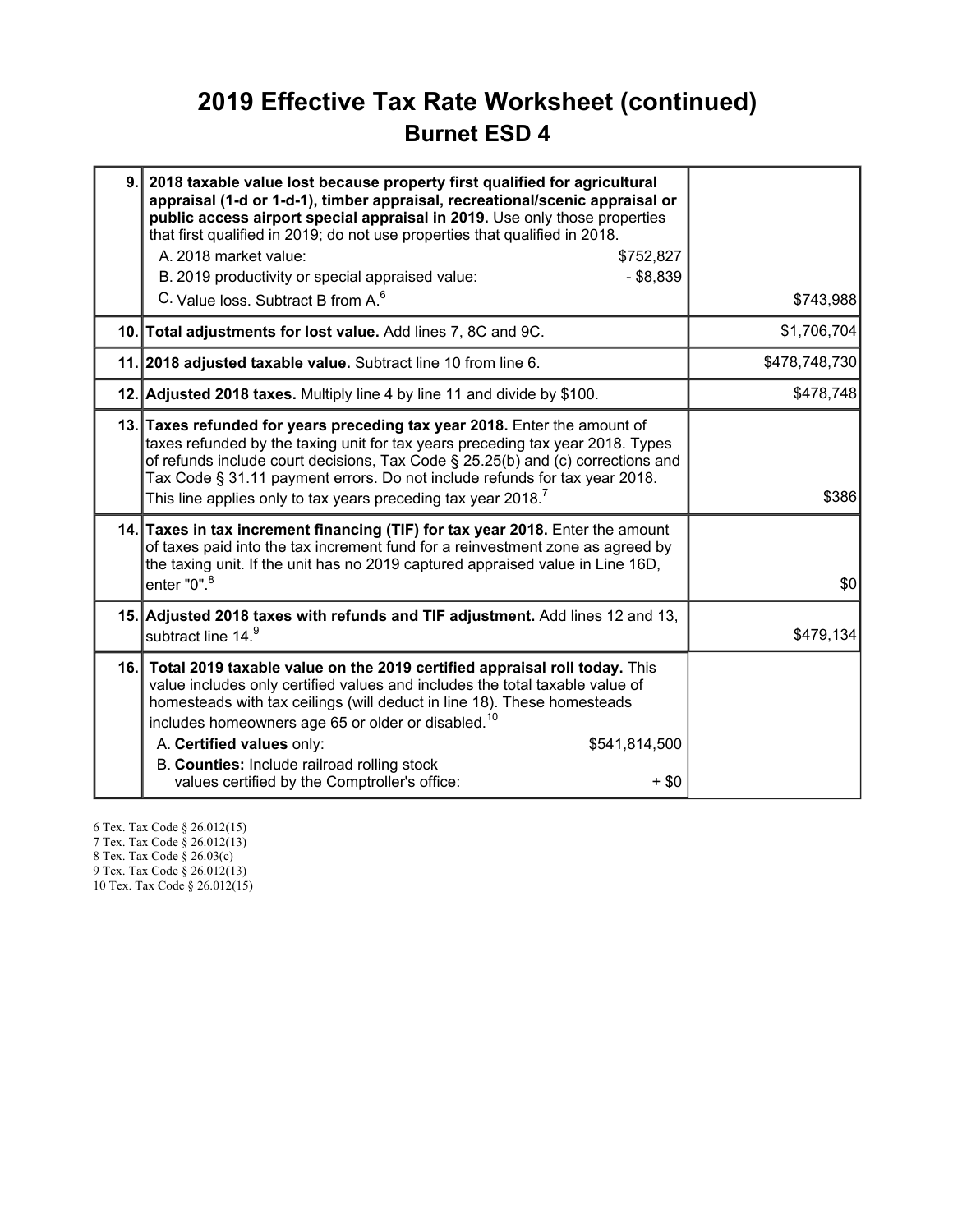### 2019 Effective Tax Rate Worksheet (continued) Burnet ESD 4

| 16.<br>(cont.) | C. Pollution control exemption: Deduct the value<br>of property exempted for the current tax year for<br>$-$ \$0<br>the first time as pollution control property:<br>D. Tax increment financing: Deduct the 2019<br>captured appraised value of property taxable by a<br>taxing unit in a tax increment financing zone for<br>which the 2019 taxes will be deposited into the tax<br>increment fund. Do not include any new property<br>value that will be included in line 21 below. <sup>11</sup><br>$-$ \$0<br>E. Total 2019 value. Add A and B, then subtract C<br>and D.                                                                                                                                                                                                                                                                                                                                                                                                                                                                                                                                                                                                                                                                                                      | \$541,814,500 |
|----------------|------------------------------------------------------------------------------------------------------------------------------------------------------------------------------------------------------------------------------------------------------------------------------------------------------------------------------------------------------------------------------------------------------------------------------------------------------------------------------------------------------------------------------------------------------------------------------------------------------------------------------------------------------------------------------------------------------------------------------------------------------------------------------------------------------------------------------------------------------------------------------------------------------------------------------------------------------------------------------------------------------------------------------------------------------------------------------------------------------------------------------------------------------------------------------------------------------------------------------------------------------------------------------------|---------------|
| 17.1           | Total value of properties under protest or not included on certified<br>appraisal roll. $^{12}$<br>A. 2019 taxable value of properties under<br>protest. The chief appraiser certifies a list of<br>properties still under ARB protest. The list shows<br>the appraisal district's value and the taxpayer's<br>claimed value, if any or an estimate of the value if<br>the taxpayer wins. For each of the properties<br>under protest, use the lowest of these values.<br>Enter the total value. <sup>13</sup><br>\$13,205,497<br>B. 2019 value of properties not under protest or<br>included on certified appraisal roll. The chief<br>appraiser gives taxing units a list of those taxable<br>properties that the chief appraiser knows about<br>but are not included at appraisal roll certification.<br>These properties also are not on the list of<br>properties that are still under protest. On this list<br>of properties, the chief appraiser includes the<br>market value, appraised value and exemptions<br>for the preceding year and a reasonable estimate<br>of the market value, appraised value and<br>exemptions for the current year. Use the lower<br>market, appraised or taxable value (as<br>appropriate). Enter the total value. <sup>14</sup><br>$+$ \$0 |               |

11 Tex. Tax Code § 26.03(c)

12 Tex. Tax Code § 26.01(c)

13 Tex. Tax Code § 26.04 and 26.041

14 Tex. Tax Code § 26.04 and 26.041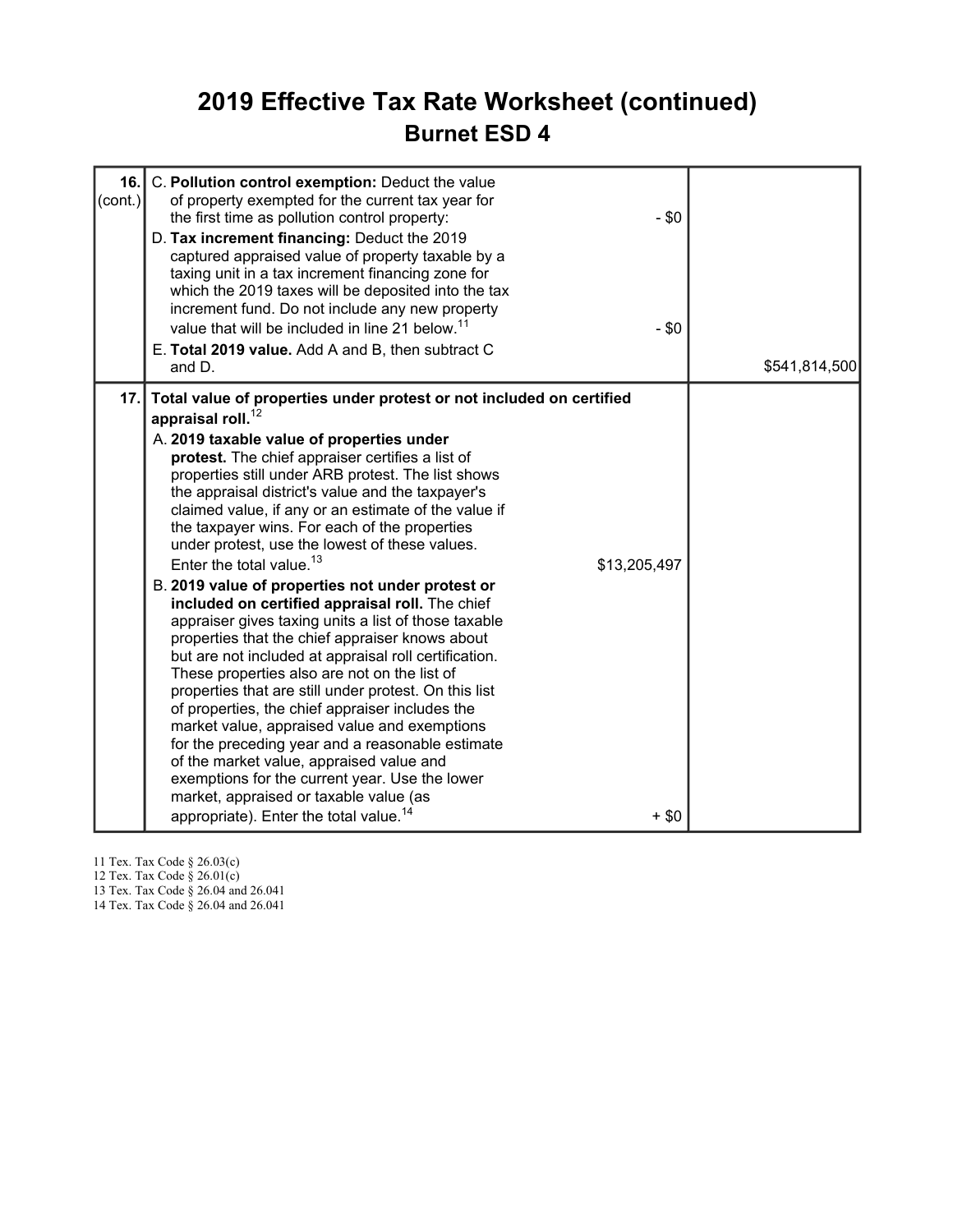### 2019 Effective Tax Rate Worksheet (continued) Burnet ESD 4

| cont. | 17. C. Total value under protest or not certified. Add<br>A and B.                                                                                                                                                                                                                                                                                                                                                                                                                                                                                                                                                                             | \$13,205,497   |
|-------|------------------------------------------------------------------------------------------------------------------------------------------------------------------------------------------------------------------------------------------------------------------------------------------------------------------------------------------------------------------------------------------------------------------------------------------------------------------------------------------------------------------------------------------------------------------------------------------------------------------------------------------------|----------------|
|       | 18. 2019 tax ceilings. Counties, cities and junior colleges enter 2019 total taxable<br>value of homesteads with tax ceilings. These include the homesteads of<br>homeowners age 65 or older or disabled. Other taxing units enter "0". If your<br>taxing units adopted the tax ceiling provision in 2018 or prior year for<br>homeowners age 65 or older or disabled, use this step. <sup>15</sup>                                                                                                                                                                                                                                            | \$0            |
|       | 19. 2019 total taxable value. Add lines 16E and 17C. Subtract line 18.                                                                                                                                                                                                                                                                                                                                                                                                                                                                                                                                                                         | \$555,019,997  |
|       | 20. Total 2019 taxable value of properties in territory annexed after January<br>1, 2008. Include both real and personal property. Enter the 2019 value of<br>property in territory annexed. <sup>16</sup>                                                                                                                                                                                                                                                                                                                                                                                                                                     | \$0            |
|       | 21. Total 2019 taxable value of new improvements and new personal property<br>located in new improvements. New means the item was not on the appraisal<br>roll in 2018. An improvement is a building, structure, fixture or fence erected on<br>or affixed to land. New additions to existing improvements may be included if<br>the appraised value can be determined. New personal property in a new<br>improvement must have been brought into the taxing unit after January 1, 2018<br>and be located in a new improvement. New improvements do include property<br>on which a tax abatement agreement has expired for 2019. <sup>17</sup> | \$33,630,905   |
|       | 22. Total adjustments to the 2019 taxable value. Add lines 20 and 21.                                                                                                                                                                                                                                                                                                                                                                                                                                                                                                                                                                          | \$33,630,905   |
|       | 23. 2019 adjusted taxable value. Subtract line 22 from line 19.                                                                                                                                                                                                                                                                                                                                                                                                                                                                                                                                                                                | \$521,389,092  |
|       | 24. 2019 effective tax rate. Divide line 15 by line 23 and multiply by \$100. <sup>18</sup>                                                                                                                                                                                                                                                                                                                                                                                                                                                                                                                                                    | \$0.0918/\$100 |
|       | 25. COUNTIES ONLY. Add together the effective tax rates for each type of tax the<br>county levies. The total is the 2019 county effective tax rate. <sup>19</sup>                                                                                                                                                                                                                                                                                                                                                                                                                                                                              | $$$ /\$100     |

15 Tex. Tax Code § 26.012(6)

16 Tex. Tax Code § 26.012(17)

17 Tex. Tax Code § 26.012(17)

18 Tex. Tax Code § 26.04(c)

19 Tex. Tax Code § 26.04(d)

A county, city or hospital district that adopted the additional sales tax in November 2018 or in May 2019 must adjust its effective tax rate. The Additional Sales Tax Rate Worksheet on page 39 sets out this adjustment. Do not forget to complete the Additional Sales Tax Rate Worksheet if the taxing unit adopted the additional sales tax on these dates.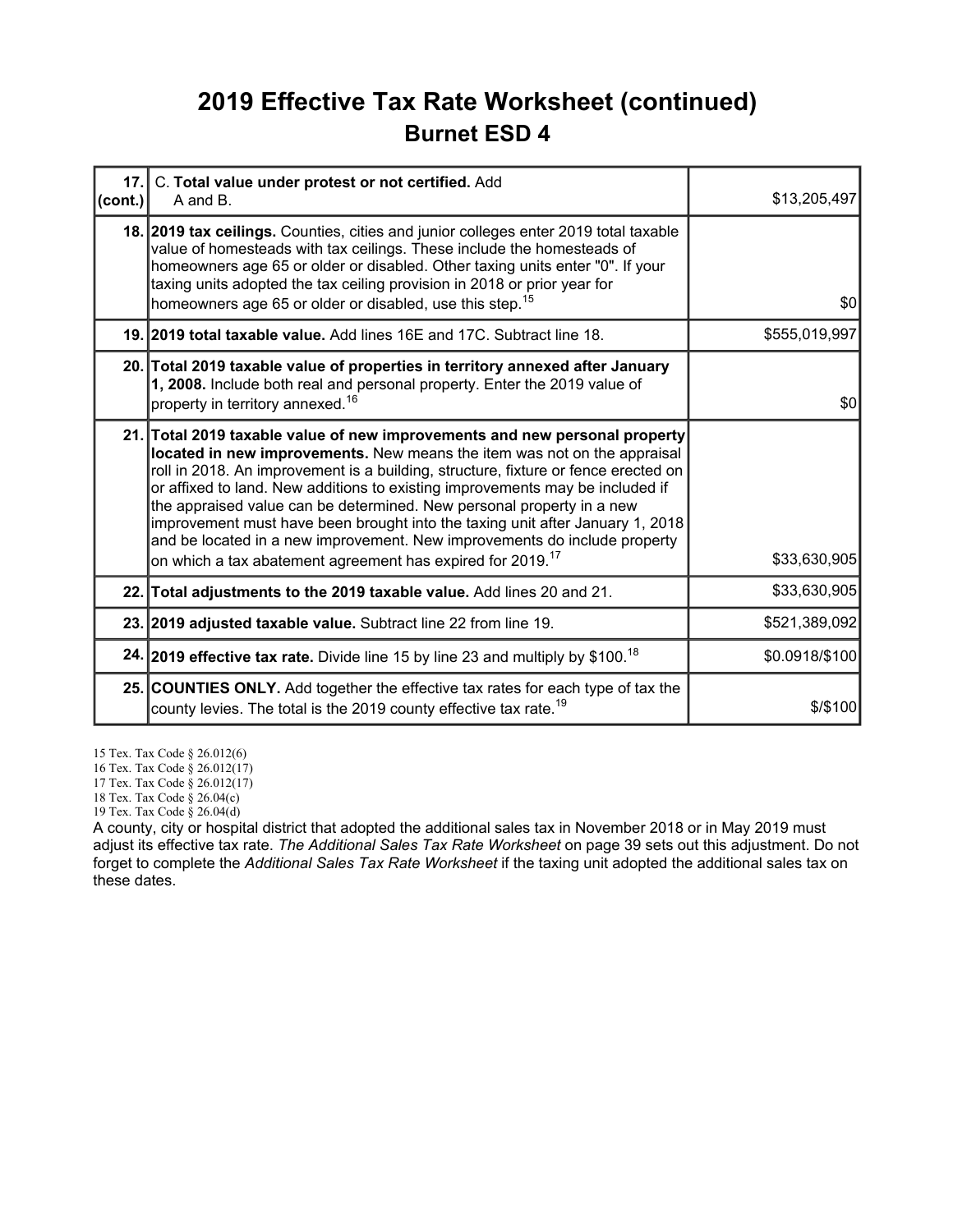# 2019 Rollback Tax Rate Worksheet

#### Burnet ESD 4

See pages 17 to 21 for an explanation of the rollback tax rate.

|     | 26. 2018 maintenance and operations (M&O) tax rate.                                                                                                                                                                                                                                                                                                                                                                                                                                                                                                                                                                                                                                                                           |                      | \$0.100000/\$100 |
|-----|-------------------------------------------------------------------------------------------------------------------------------------------------------------------------------------------------------------------------------------------------------------------------------------------------------------------------------------------------------------------------------------------------------------------------------------------------------------------------------------------------------------------------------------------------------------------------------------------------------------------------------------------------------------------------------------------------------------------------------|----------------------|------------------|
|     | 27. 2018 adjusted taxable value. Enter the amount from line 11.                                                                                                                                                                                                                                                                                                                                                                                                                                                                                                                                                                                                                                                               |                      | \$478,748,730    |
| 28. | 2018 M&O taxes.<br>A. Multiply line 26 by line 27 and divide by \$100.<br>B. Cities, counties and hospital districts with<br>additional sales tax: Amount of additional sales<br>tax collected and spent on M&O expenses in<br>2018. Enter amount from full year's sales tax<br>revenue spent for M&O in 2018 fiscal year, if any.<br>Other units, enter "0." Counties exclude any<br>amount that was spent for economic development<br>grants from the amount of sales tax spent.<br>C. Counties: Enter the amount for the state criminal<br>justice mandate. If second or later year, the                                                                                                                                   | \$478,748<br>$+$ \$0 |                  |
|     | amount is for increased cost above last year's<br>amount. Other units, enter "0."<br>D. Transferring function: If discontinuing all of a<br>department, function or activity and transferring it<br>to another unit by written contract, enter the<br>amount spent by the unit discontinuing the<br>function in the 12 months preceding the month of<br>this calculation. If the unit did not operate this<br>function for this 12-month period, use the amount<br>spent in the last full fiscal year in which the unit<br>operated the function. The unit discontinuing the<br>function will subtract this amount in H below. The<br>unit receiving the function will add this amount in<br>H below. Other units, enter "0." | $+$ \$0<br>$+/-$ \$0 |                  |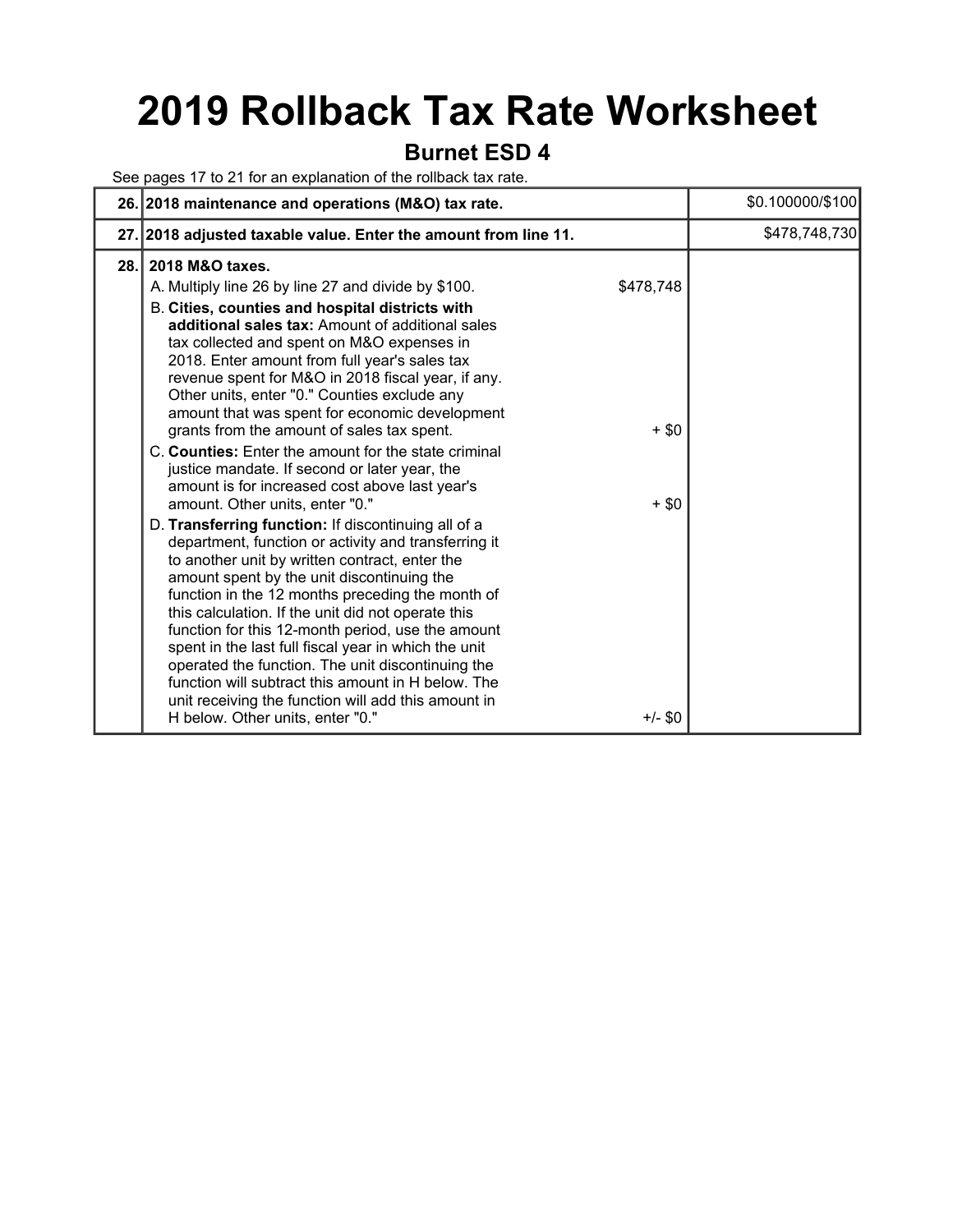## 2019 Rollback Tax Rate Worksheet (continued) Burnet ESD 4

| 28.<br>$\text{(cont.)}$ | E. Taxes refunded for years preceding tax year<br>2018: Enter the amount of M&O taxes refunded<br>during the last budget year for tax years<br>preceding tax year 2018. Types of refunds<br>include court decisions, Section 25.25(b) and (c)<br>corrections and Section 31.11 payment errors.<br>Do not include refunds for tax year 2018. This<br>line applies only to tax years preceding tax year<br>2018.<br>F. Enhanced indigent health care expenditures:<br>Enter the increased amount for the current year's<br>enhanced indigent health care expenditures<br>above the preceding tax year's enhanced indigent<br>health care expenditures, less any state<br>assistance.<br>G. Taxes in tax increment financing (TIF): Enter<br>the amount of taxes paid into the tax increment<br>fund for a reinvestment zone as agreed by the<br>taxing unit. If the unit has no 2019 captured<br>appraised value in Line 16D, enter "0." | $+$ \$386<br>$+$ \$0<br>$-$ \$0 |                |
|-------------------------|----------------------------------------------------------------------------------------------------------------------------------------------------------------------------------------------------------------------------------------------------------------------------------------------------------------------------------------------------------------------------------------------------------------------------------------------------------------------------------------------------------------------------------------------------------------------------------------------------------------------------------------------------------------------------------------------------------------------------------------------------------------------------------------------------------------------------------------------------------------------------------------------------------------------------------------|---------------------------------|----------------|
|                         | H. Adjusted M&O Taxes. Add A, B, C, E and F. For<br>unit with D, subtract if discontinuing function and<br>add if receiving function. Subtract G.                                                                                                                                                                                                                                                                                                                                                                                                                                                                                                                                                                                                                                                                                                                                                                                      |                                 | \$479,134      |
|                         | 29. 2019 adjusted taxable value.<br>Enter line 23 from the Effective Tax Rate Worksheet.                                                                                                                                                                                                                                                                                                                                                                                                                                                                                                                                                                                                                                                                                                                                                                                                                                               |                                 | \$521,389,092  |
|                         | 30. 2019 effective maintenance and operations rate.<br>Divide line 28H by line 29 and multiply by \$100.                                                                                                                                                                                                                                                                                                                                                                                                                                                                                                                                                                                                                                                                                                                                                                                                                               |                                 | \$0.0918/\$100 |
|                         | 31. 2019 rollback maintenance and operation rate.<br>Multiply line 30 by 1.08. (See lines 49 to 52 for additional rate for pollution<br>control expenses.                                                                                                                                                                                                                                                                                                                                                                                                                                                                                                                                                                                                                                                                                                                                                                              |                                 | \$0.0991/\$100 |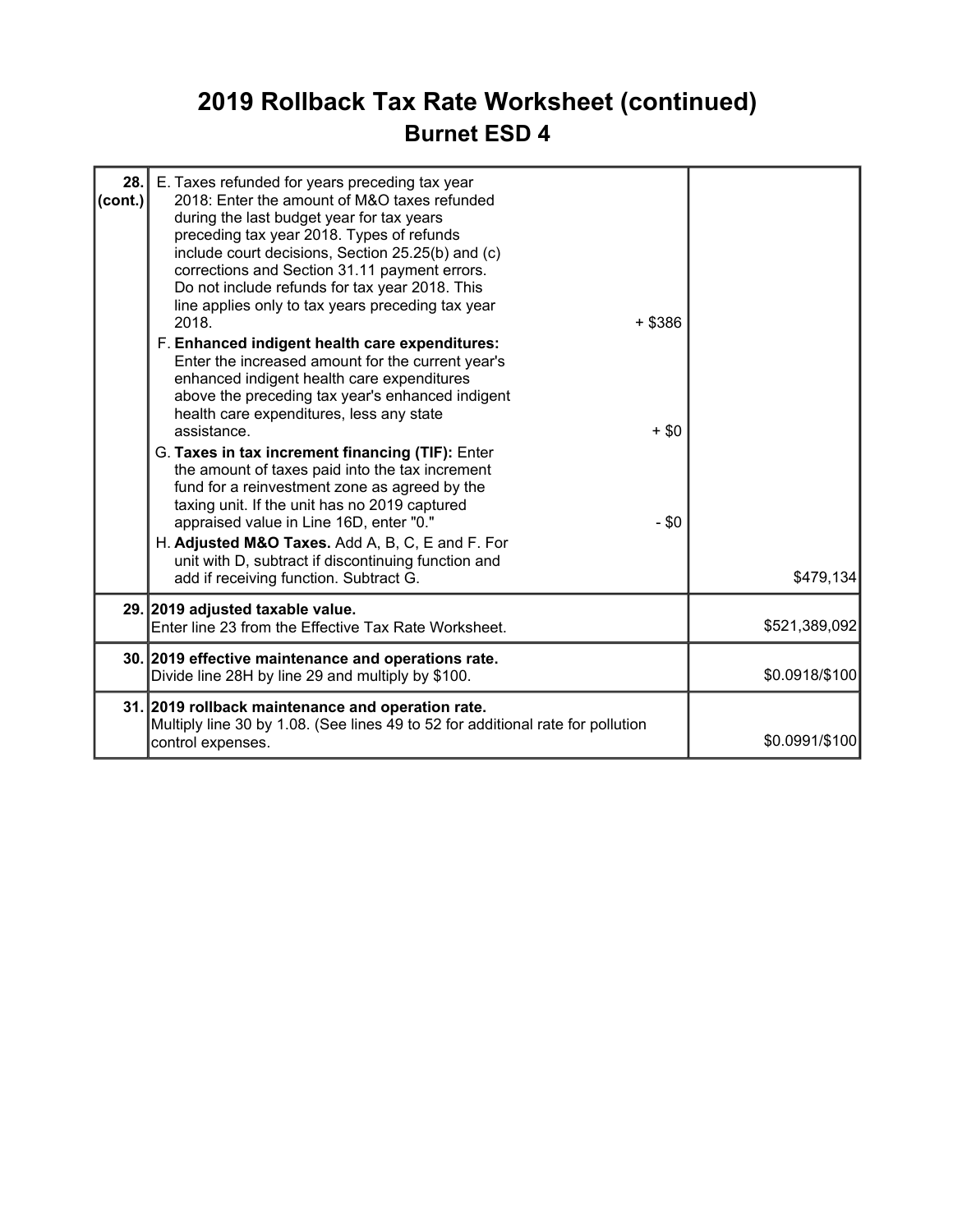### 2019 Rollback Tax Rate Worksheet (continued) Burnet ESD 4

| 32.1 | Total 2019 debt to be paid with property taxes and additional sales tax<br>revenue.<br>"Debt" means the interest and principal that will be paid on debts that:<br>(1) are paid by property taxes,<br>(2) are secured by property taxes,<br>(3) are scheduled for payment over a period longer than one year and<br>(4) are not classified in the unit's budget as M&O expenses.<br>A: Debt also includes contractual payments to other<br>taxing units that have incurred debts on behalf of this<br>taxing unit, if those debts meet the four conditions<br>above. Include only amounts that will be paid from<br>property tax revenue. Do not include appraisal<br>district budget payments. List the debt in Schedule B:<br>Debt Service.<br>\$0<br>B: Subtract unencumbered fund amount used to<br>reduce total debt.<br>-\$0<br>C: Subtract amount paid from other resources.<br>$-\$0$<br>D: Adjusted debt. Subtract B and C from A. | \$0            |
|------|---------------------------------------------------------------------------------------------------------------------------------------------------------------------------------------------------------------------------------------------------------------------------------------------------------------------------------------------------------------------------------------------------------------------------------------------------------------------------------------------------------------------------------------------------------------------------------------------------------------------------------------------------------------------------------------------------------------------------------------------------------------------------------------------------------------------------------------------------------------------------------------------------------------------------------------------|----------------|
|      | 33. Certified 2018 excess debt collections. Enter the amount certified by the<br>collector.                                                                                                                                                                                                                                                                                                                                                                                                                                                                                                                                                                                                                                                                                                                                                                                                                                                 | \$0            |
|      | 34. Adjusted 2019 debt. Subtract line 33 from line 32.                                                                                                                                                                                                                                                                                                                                                                                                                                                                                                                                                                                                                                                                                                                                                                                                                                                                                      | \$0            |
|      | 35. Certified 2019 anticipated collection rate. Enter the rate certified by the<br>collector. If the rate is 100 percent or greater, enter 100 percent.                                                                                                                                                                                                                                                                                                                                                                                                                                                                                                                                                                                                                                                                                                                                                                                     | 98.000000%     |
|      | 36. 2019 debt adjusted for collections. Divide line 34 by line 35.                                                                                                                                                                                                                                                                                                                                                                                                                                                                                                                                                                                                                                                                                                                                                                                                                                                                          | \$0            |
|      | 37.12019 total taxable value. Enter the amount on line 19.                                                                                                                                                                                                                                                                                                                                                                                                                                                                                                                                                                                                                                                                                                                                                                                                                                                                                  | \$555,019,997  |
|      | 38. 2019 debt tax rate. Divide line 36 by line 37 and multiply by \$100.                                                                                                                                                                                                                                                                                                                                                                                                                                                                                                                                                                                                                                                                                                                                                                                                                                                                    | \$0.0000/\$100 |
|      | 39. 2019 rollback tax rate. Add lines 31 and 38.                                                                                                                                                                                                                                                                                                                                                                                                                                                                                                                                                                                                                                                                                                                                                                                                                                                                                            | \$0.0991/\$100 |
|      | 40. COUNTIES ONLY. Add together the rollback tax rates for each type of tax the<br>county levies. The total is the 2019 county rollback tax rate.                                                                                                                                                                                                                                                                                                                                                                                                                                                                                                                                                                                                                                                                                                                                                                                           | $$$ /\$100     |

A taxing unit that adopted the additional sales tax must complete the lines for the Additional Sales Tax Rate. A taxing unit seeking additional rollback protection for pollution control expenses completes the Additional Rollback Protection for Pollution Control.